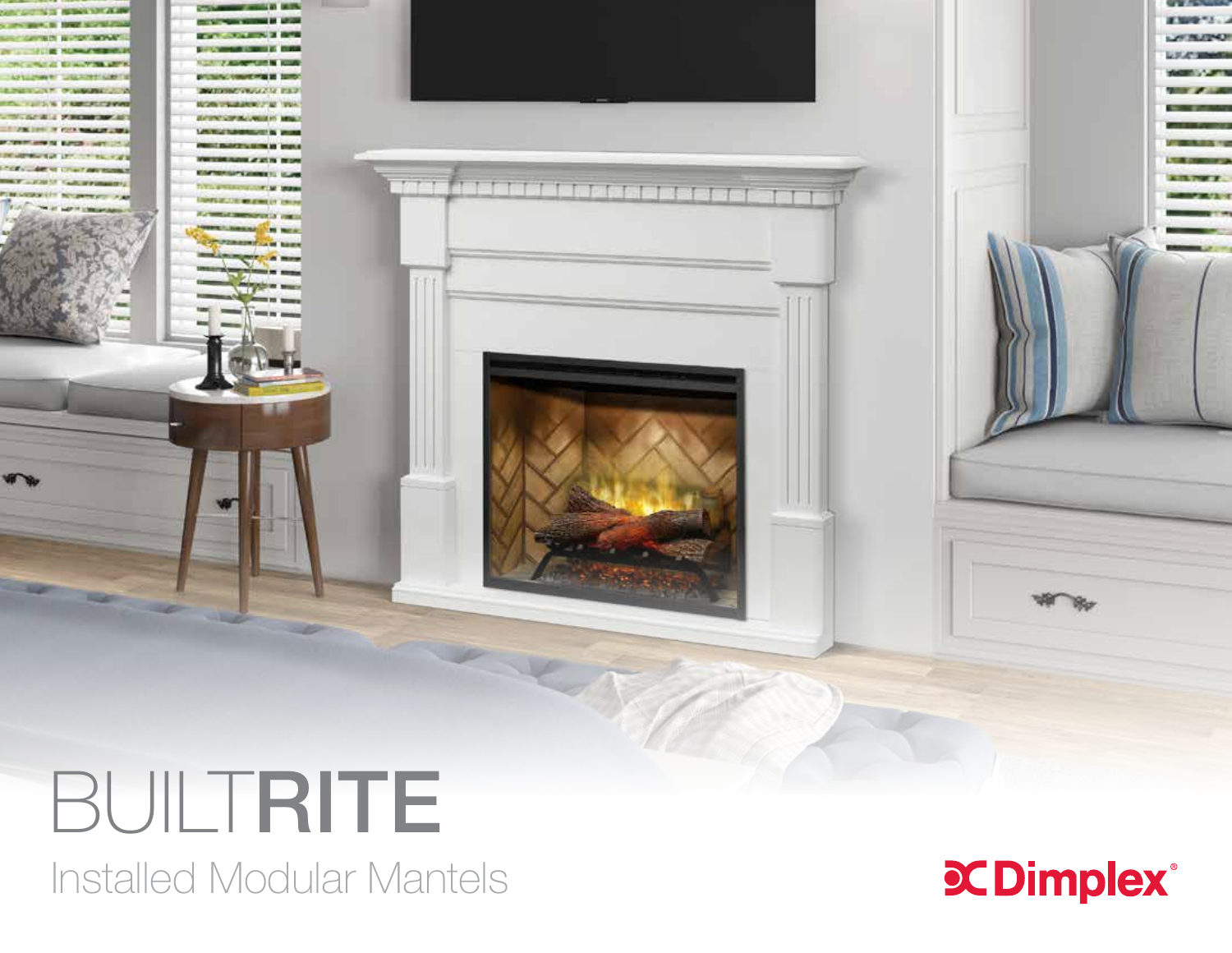## Two-in-one Design Includes Two Installation Options:



Flush-mounted built-in installation



Cabinet style surface-mounted installation





Pick Your Firebox:





RBF30 Revillusion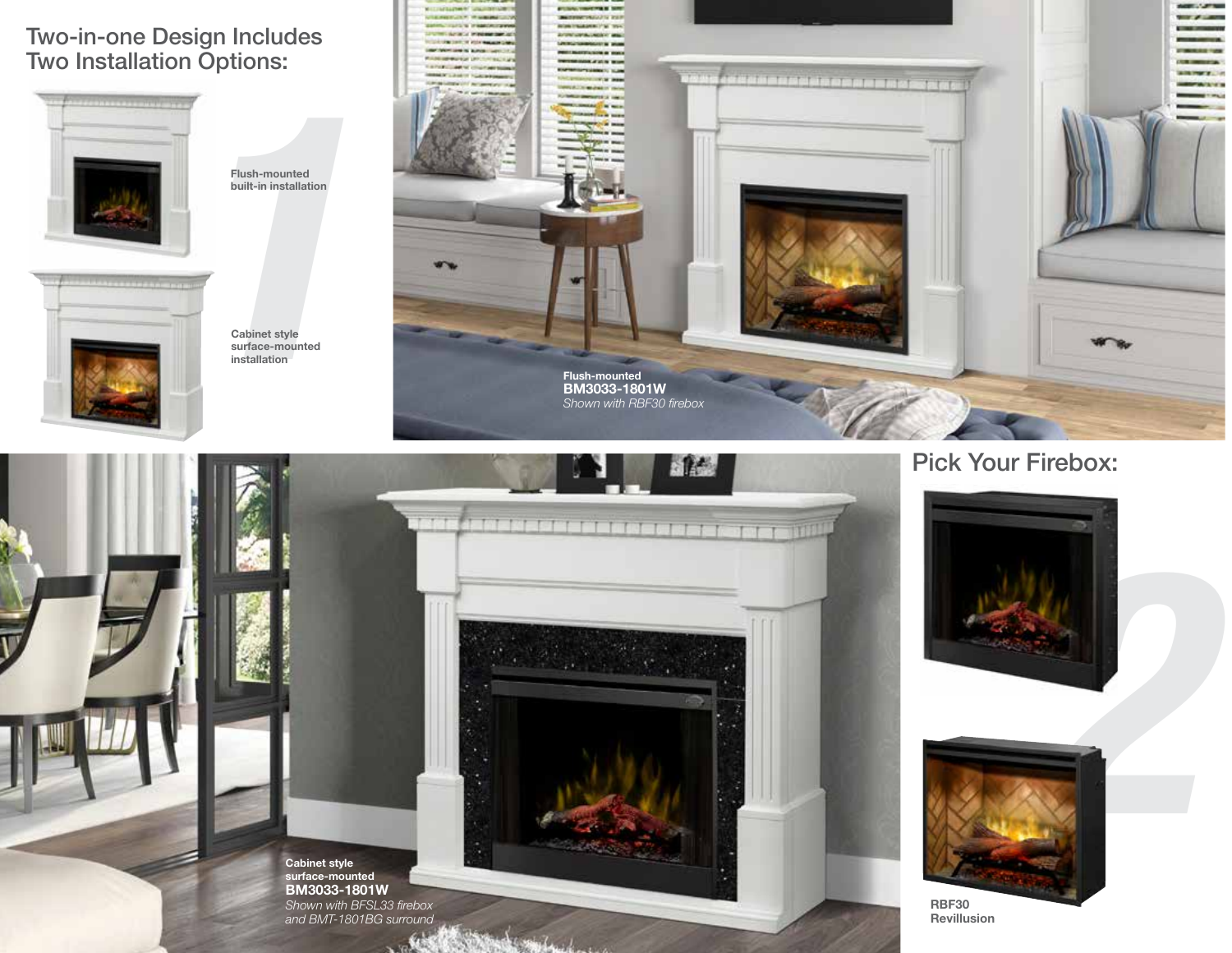